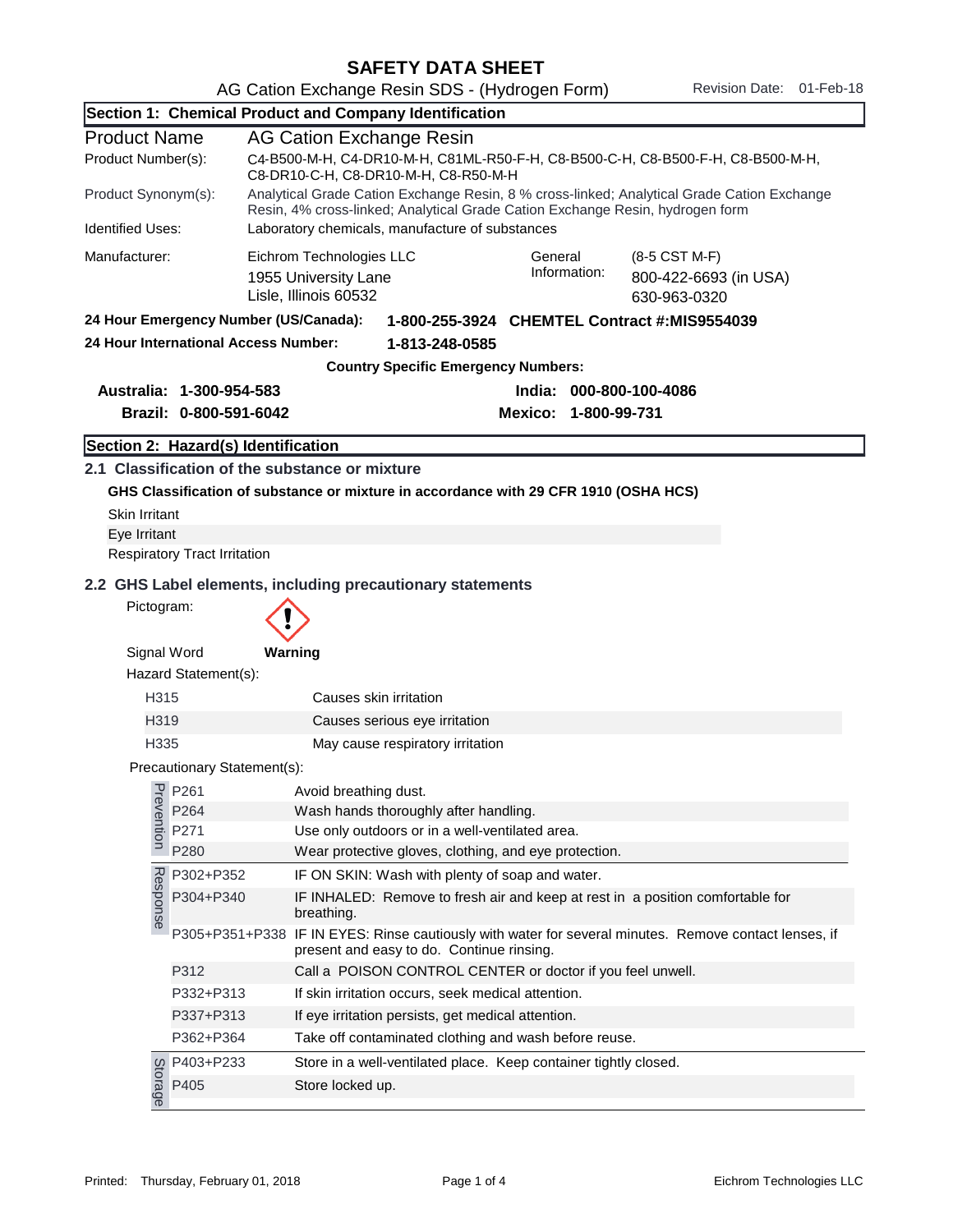P<sub>501</sub> Dispose of contents/container in accordance with federal, state, and local regulations.

## 2.3 Hazards Not Otherwise Classified (HNOC) or not covered by GHS:

| P <sub>501</sub><br>Disposal                                                                                               |                                                                                                                                              |             | Dispose of contents/container in accordance with federal, state, and local regulations.                                                                                                                                                   |  |
|----------------------------------------------------------------------------------------------------------------------------|----------------------------------------------------------------------------------------------------------------------------------------------|-------------|-------------------------------------------------------------------------------------------------------------------------------------------------------------------------------------------------------------------------------------------|--|
| 2.3 Hazards Not Otherwise Classified (HNOC) or not covered by GHS:                                                         |                                                                                                                                              |             |                                                                                                                                                                                                                                           |  |
| Section 3: Composition / Information on Ingredients                                                                        |                                                                                                                                              |             |                                                                                                                                                                                                                                           |  |
| Component                                                                                                                  |                                                                                                                                              | CAS_Number  | Percentage Range                                                                                                                                                                                                                          |  |
| Diethyenyl-benzene polymer with ethenylbenzene, sulfonated 69011-20-7<br>Water                                             |                                                                                                                                              | 007732-18-5 | 65-70%<br>30-35%                                                                                                                                                                                                                          |  |
| Section 4: First-aid Measures                                                                                              |                                                                                                                                              |             |                                                                                                                                                                                                                                           |  |
| Ingestion<br><b>Skin Contact</b>                                                                                           |                                                                                                                                              |             | Rinse mouth and call a POISON CONTROL CENTER or doctor if you feel unwell.<br>Wash immediately with soap and copious amounts of water. Remove and wash<br>contaminated clothing promptly. If irritation develops, seek medical attention. |  |
| Eye Contact                                                                                                                | IF IN EYES: Rinse cautiously with water for several minutes. Remove contact<br>lenses, if present and easy to do. Continue rinsing.          |             |                                                                                                                                                                                                                                           |  |
| Inhalation                                                                                                                 | Remove to fresh air. If breathing is labored, administer oxygen. If not breathing,<br>give artificial respiration. Seek medical attention.   |             |                                                                                                                                                                                                                                           |  |
| Most important symptoms and effects,<br>both acute and delayed                                                             | No further relevant information available.                                                                                                   |             |                                                                                                                                                                                                                                           |  |
| Indication of any immediate medical<br>attention and special treatment needed antidote.                                    |                                                                                                                                              |             | Treat according to symptoms (decontamination, vital functions), no known specific                                                                                                                                                         |  |
| Section 5: Firefighting Measures                                                                                           |                                                                                                                                              |             |                                                                                                                                                                                                                                           |  |
| <b>Extinguishing Media</b>                                                                                                 |                                                                                                                                              |             | Use fire extinguishing methods suitable to surrounding conditions                                                                                                                                                                         |  |
| Protective Equipment                                                                                                       | protective equipment.                                                                                                                        |             | Wear positive pressure self-contained breathing apparatus and full personal                                                                                                                                                               |  |
| Special Hazards                                                                                                            |                                                                                                                                              |             | Possible combustion products include carbon oxides, and sulfur oxides.                                                                                                                                                                    |  |
| Section 6: Accidental Release Measures                                                                                     |                                                                                                                                              |             |                                                                                                                                                                                                                                           |  |
| Personal precautions                                                                                                       | Avoid creating and breathing dust. See section 8.<br>Surface may be slippery.                                                                |             |                                                                                                                                                                                                                                           |  |
|                                                                                                                            |                                                                                                                                              |             | Use proper personal protect equipment (specified in section 8)                                                                                                                                                                            |  |
| Methods and materials for containment Sweep up material and transfer to a suitable container for disposal.<br>and clean-up |                                                                                                                                              |             |                                                                                                                                                                                                                                           |  |
| Reference to other sections                                                                                                | For disposal see section 13.                                                                                                                 |             |                                                                                                                                                                                                                                           |  |
| Section 7: Handling and Storage                                                                                            |                                                                                                                                              |             |                                                                                                                                                                                                                                           |  |
| Conditions for safe handling                                                                                               | temperature.                                                                                                                                 |             | Avoid repeated freeze-thaw cycles; beads may fracture. If frozen, thaw at room                                                                                                                                                            |  |
|                                                                                                                            | Use mechanical exhaust if dust is formed.                                                                                                    |             |                                                                                                                                                                                                                                           |  |
| Conditions for safe storage                                                                                                | Normal warehouse storage in cool, dry area is satisfactory.                                                                                  |             |                                                                                                                                                                                                                                           |  |
|                                                                                                                            | Storage temperature: 0 to 50 °C (32 to 122°F)                                                                                                |             | Preferred Storage temperature is in the lower half of the range given below.                                                                                                                                                              |  |
|                                                                                                                            | Keep away from strong oxidizers.                                                                                                             |             |                                                                                                                                                                                                                                           |  |
| Specific End Use(s)                                                                                                        |                                                                                                                                              |             | Apart from the uses mentioned in section 1 no other specific uses are stipulated.                                                                                                                                                         |  |
| Section 8: Exposure Controls / Personal Protection                                                                         |                                                                                                                                              |             |                                                                                                                                                                                                                                           |  |
| <b>Control Parameters</b>                                                                                                  |                                                                                                                                              |             |                                                                                                                                                                                                                                           |  |
| <b>Exposure Controls</b>                                                                                                   | Contains no substances with occupational exposure limit values.<br>Avoid contact with skin, eyes, and clothing. Wash hands before breaks and |             |                                                                                                                                                                                                                                           |  |
|                                                                                                                            | immediately after handling the product.                                                                                                      |             |                                                                                                                                                                                                                                           |  |
|                                                                                                                            | Do not eat, drink or smoke when using this product.                                                                                          |             |                                                                                                                                                                                                                                           |  |
| Eye protection                                                                                                             | Wear safety glasses.                                                                                                                         |             |                                                                                                                                                                                                                                           |  |
| Body protection<br>Respiratory protection                                                                                  | Wear protective gloves and clothing.<br>Do not breathe dust.                                                                                 |             |                                                                                                                                                                                                                                           |  |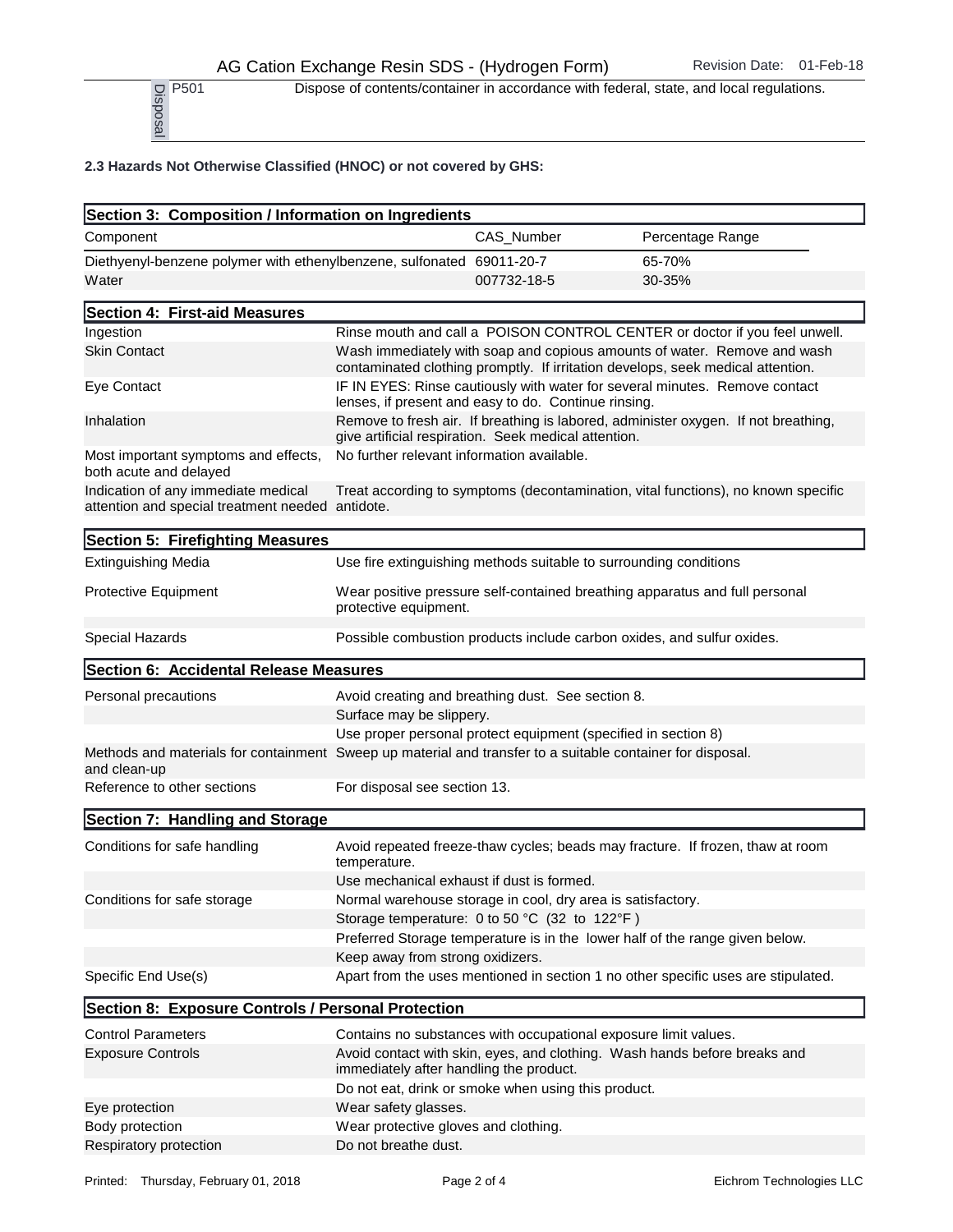## AG Cation Exchange Resin SDS - (Hydrogen Form) Revision Date: 01-Feb-18

| Section 9: Physical Properties                        |                             |                                                                                                                              |                                                            |                                                                                    |  |
|-------------------------------------------------------|-----------------------------|------------------------------------------------------------------------------------------------------------------------------|------------------------------------------------------------|------------------------------------------------------------------------------------|--|
| Information on basic physical and chemical properties |                             |                                                                                                                              |                                                            |                                                                                    |  |
| Appearance:                                           | Powder                      |                                                                                                                              | <b>Explosion Limits</b>                                    | Not Applicable                                                                     |  |
|                                                       | Pale yellow spherical beads |                                                                                                                              | (Upper/Lower):                                             |                                                                                    |  |
| Odor:<br>low to none                                  |                             |                                                                                                                              | Flash Point:                                               | Not applicable                                                                     |  |
| Odor Threshold:<br>Not Established                    |                             |                                                                                                                              | Flammability:                                              | Not flammable until all moisture                                                   |  |
| pH:<br>Not applicable                                 |                             |                                                                                                                              |                                                            | is removed; resin starts to burn                                                   |  |
| <b>Melting Point:</b>                                 |                             | 0 °C (water); Not determined for                                                                                             |                                                            | in flame at 230°C                                                                  |  |
| solid                                                 |                             |                                                                                                                              | Autolgnition Temperature:                                  | Not Established                                                                    |  |
| <b>Boiling Point:</b><br>solid                        |                             | 100 °C (water); Not determined for                                                                                           | Decomposition<br>Temperature                               | above 500°C                                                                        |  |
| 50 lb/cuft<br><b>Relative Density:</b>                |                             |                                                                                                                              | VaporPressure:                                             | Not Established                                                                    |  |
| Solubility:                                           | Insoluble in water          |                                                                                                                              | VaporDensity:                                              | Not Established                                                                    |  |
| <b>Partition Coefficient:</b>                         | Not Established             |                                                                                                                              | <b>Evaporation Rate:</b>                                   | Not Established                                                                    |  |
| Viscosity:                                            | Not Applicable              |                                                                                                                              |                                                            |                                                                                    |  |
| Section 10: Stability and Reactivity                  |                             |                                                                                                                              |                                                            |                                                                                    |  |
| Reactivity                                            |                             |                                                                                                                              | No hazardous reactions if stored and handled as indicated. |                                                                                    |  |
| <b>Chemical Stability</b>                             |                             | Stable under normal handling and storage conditions.                                                                         |                                                            |                                                                                    |  |
| <b>Hazardous Reactions</b>                            |                             | No hazardous reactions are expected in normal laboratory use. Hazardous<br>polymerization will not occur.                    |                                                            |                                                                                    |  |
| Conditions to Avoid                                   |                             | Exposure to elevated temperatures can cause product to decompose.                                                            |                                                            |                                                                                    |  |
| <b>Materials to Avoid</b>                             |                             | Contact with strong oxidizers will degrade material.                                                                         |                                                            |                                                                                    |  |
| Hazardous decomposition Products                      |                             | No hazardous decomposition products if stored and handled as indicated. See also<br>section 5.                               |                                                            |                                                                                    |  |
| Section 11: Toxicology Information                    |                             |                                                                                                                              |                                                            |                                                                                    |  |
| <b>Acute Toxicity</b>                                 |                             |                                                                                                                              |                                                            |                                                                                    |  |
| <b>Oral Effects</b>                                   |                             | Oral LD50 > 5,000 mg/kg (rat)                                                                                                |                                                            |                                                                                    |  |
| <b>Inhalation Effects</b>                             |                             | Inhalation LC50 has not been determined.                                                                                     |                                                            |                                                                                    |  |
| <b>Dermal Effects</b>                                 |                             | Dermal LD50 has not been determined.                                                                                         |                                                            |                                                                                    |  |
| Skin corrosion/irritation                             |                             |                                                                                                                              |                                                            |                                                                                    |  |
|                                                       |                             |                                                                                                                              |                                                            | Prolonged exposure not likely to cause significant skin irritation. May cause more |  |
|                                                       |                             | severe response if skin is abraded (scratched or cut).                                                                       |                                                            |                                                                                    |  |
| Serious eye damage/irritation                         |                             |                                                                                                                              |                                                            |                                                                                    |  |
|                                                       |                             | May cause slight temporary eye irritation. Solid or dust may cause irritation or<br>corneal injury due to mechanical action. |                                                            |                                                                                    |  |
| Respiratory or skin sensitization                     |                             |                                                                                                                              |                                                            |                                                                                    |  |
|                                                       |                             | No relevant data found.                                                                                                      |                                                            |                                                                                    |  |
| <b>Germ Cell Mutagenicity</b>                         |                             |                                                                                                                              |                                                            |                                                                                    |  |
|                                                       |                             | No relevant data found.                                                                                                      |                                                            |                                                                                    |  |
| Carcinogenicity                                       |                             |                                                                                                                              |                                                            |                                                                                    |  |
|                                                       |                             | No relevant data found.                                                                                                      |                                                            |                                                                                    |  |
| <b>Reproductive Toxicity</b>                          |                             |                                                                                                                              |                                                            |                                                                                    |  |
|                                                       |                             | No relevant data found.                                                                                                      |                                                            |                                                                                    |  |
| Specific Target Organ Toxicity                        |                             |                                                                                                                              |                                                            |                                                                                    |  |
| Single Exposure                                       |                             | No relevant data found.                                                                                                      |                                                            |                                                                                    |  |
| <b>Repeated Exposure</b><br><b>Aspiration Hazard</b>  |                             | No relevant data found. Not anticipated to cause significant adverse effects.                                                |                                                            |                                                                                    |  |
|                                                       |                             | No data available regarding the aspiration hazard of this product.                                                           |                                                            |                                                                                    |  |
|                                                       |                             |                                                                                                                              |                                                            |                                                                                    |  |

## Section 12: Ecological Information

No data are available on the adverse effects of this material on the environment.